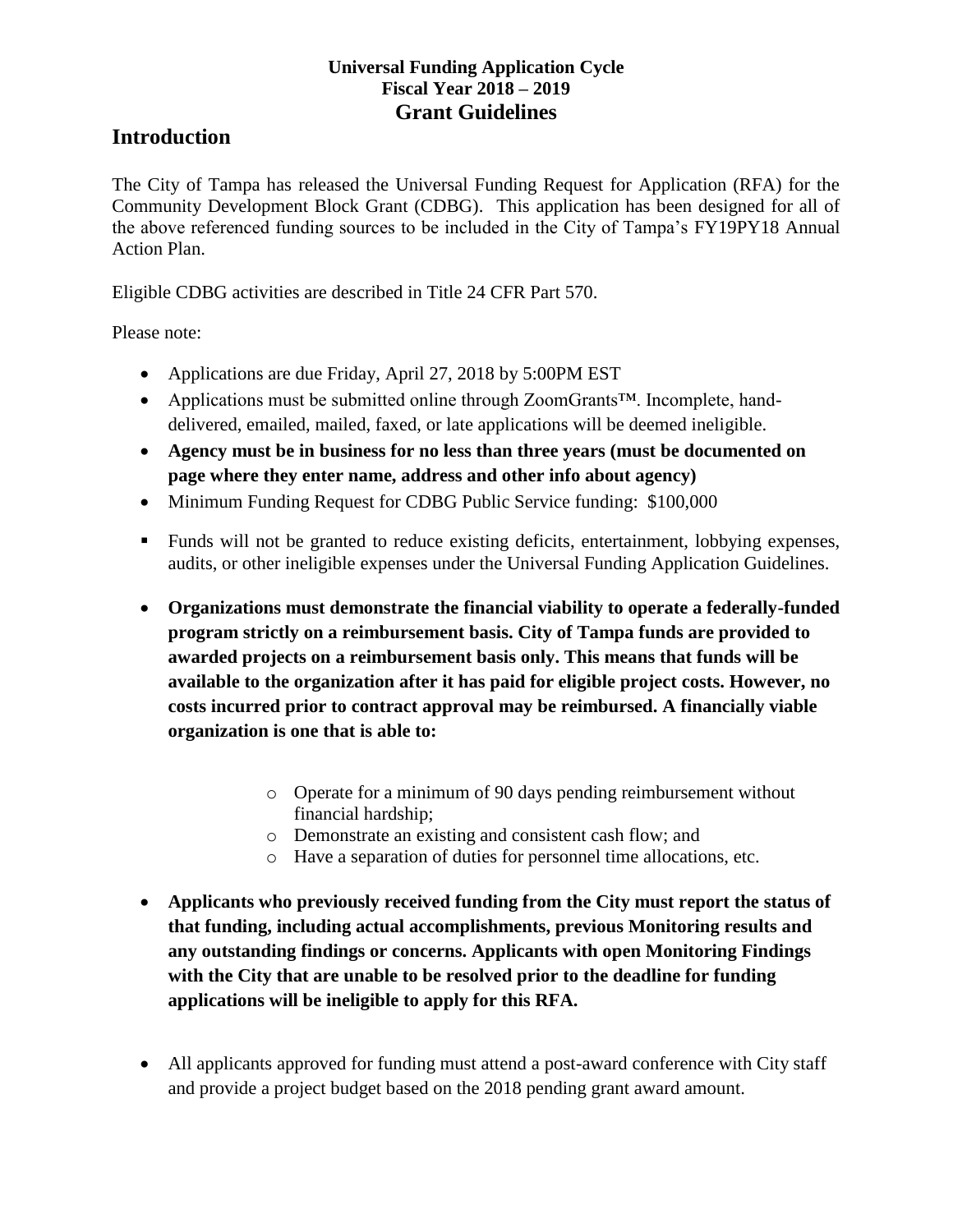Additionally, policies and procedures, sample client files, and other documents may be requested in a form acceptable to the City prior to the post-award conference.

- Projects must meet all applicable grant requirements of the U.S. Department of Housing and Urban Development (HUD).
- Applicants must demonstrate adequate management, fiscal controls and staffing capacity within its current organization to undertake the proposed project.
- Applicants must report the status of all funds that are requested or proposed from other sources.

### **Mandatory Workshops**

**Mandatory Public Workshops** will be held at the Children's Board of Hillsborough County, 1002 East Palm Avenue, Tampa, FL 33605. The purpose of the meeting is to answer any questions regarding the application process. All applicant organizations must attend **ONE** of the following **required** workshop dates for each grant, as it is applicable to your organization, to be eligible to apply for funding:

#### **Children's Board of Hillsborough County, 1002 East Palm Avenue, Tampa, FL 33605**

| March 27, 2018 | @ 9:00 AM – CDBG Public Services       |
|----------------|----------------------------------------|
| March 27, 2018 | $@ 10:00 AM - CDBG$ Housing Counseling |

#### **Children's Board of Hillsborough County, 1002 East Palm Avenue, Tampa, FL 33605**

| March 29, 2018 | $@ 1:00 PM - CDBG Public Services$    |
|----------------|---------------------------------------|
| March 29, 2018 | $@ 2:00 PM - CDBG Housing Counciling$ |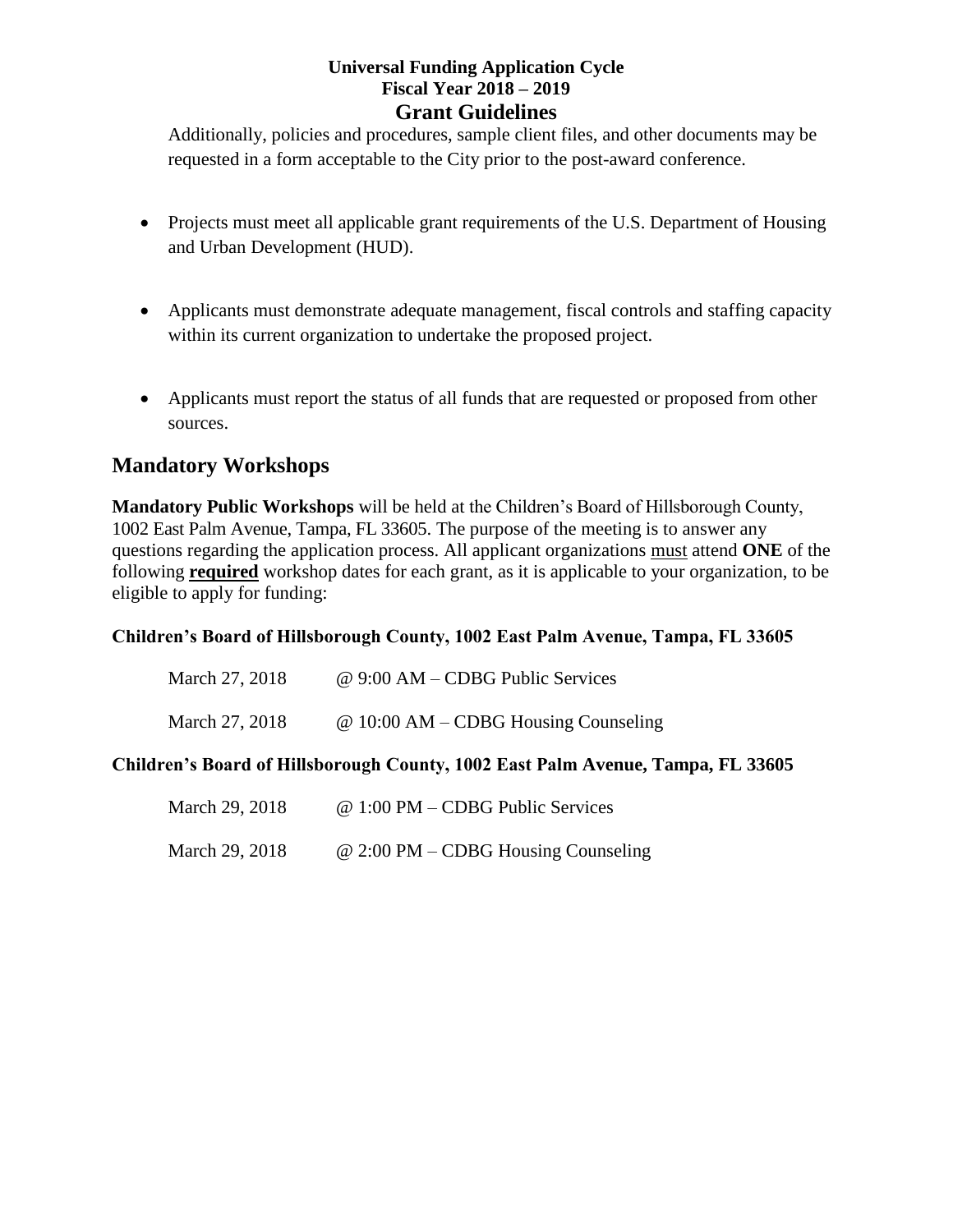# **Tentative Schedule of Events\***

| March 8, 2018   | Public Hearing for Pre-Development of FY19PY18 Action Plan         |
|-----------------|--------------------------------------------------------------------|
| March 9, 2018   | <b>Request for Application Issued</b>                              |
| March 27, 2018  | <b>Technical Assistance Workshops</b>                              |
| March 29, 2018  | <b>Technical Assistance Workshops</b>                              |
| April 6, 2018   | Deadline for Workshop Questions by 11:59am (EST)                   |
| April 13, 2018  | Deadline for Clarification Questions by 11:59am (EST)              |
| April 27, 2018  | Application Submission Deadline 5:00PM (EST)                       |
| May 4, 2018     | <b>Application Review and Recommendations</b>                      |
| June 2017       | Applicants are Notified of Funding Awards                          |
| June 7, 2018    | Public Hearing on Recommended FY19/PY18 Action Plan Projects       |
| August 2, 2018  | City Council Approval of Proposed FY19/PY18 Action Plan            |
| August 2018     | <b>Post Award Conference</b>                                       |
| August 15, 2018 | Submission of FY17/PY16 Action Plan to HUD                         |
| October 1, 2018 | Fiscal Year begins. Contract period starts 10/1/2018 to 09/30/2019 |
|                 |                                                                    |

\*All dates are subject to change.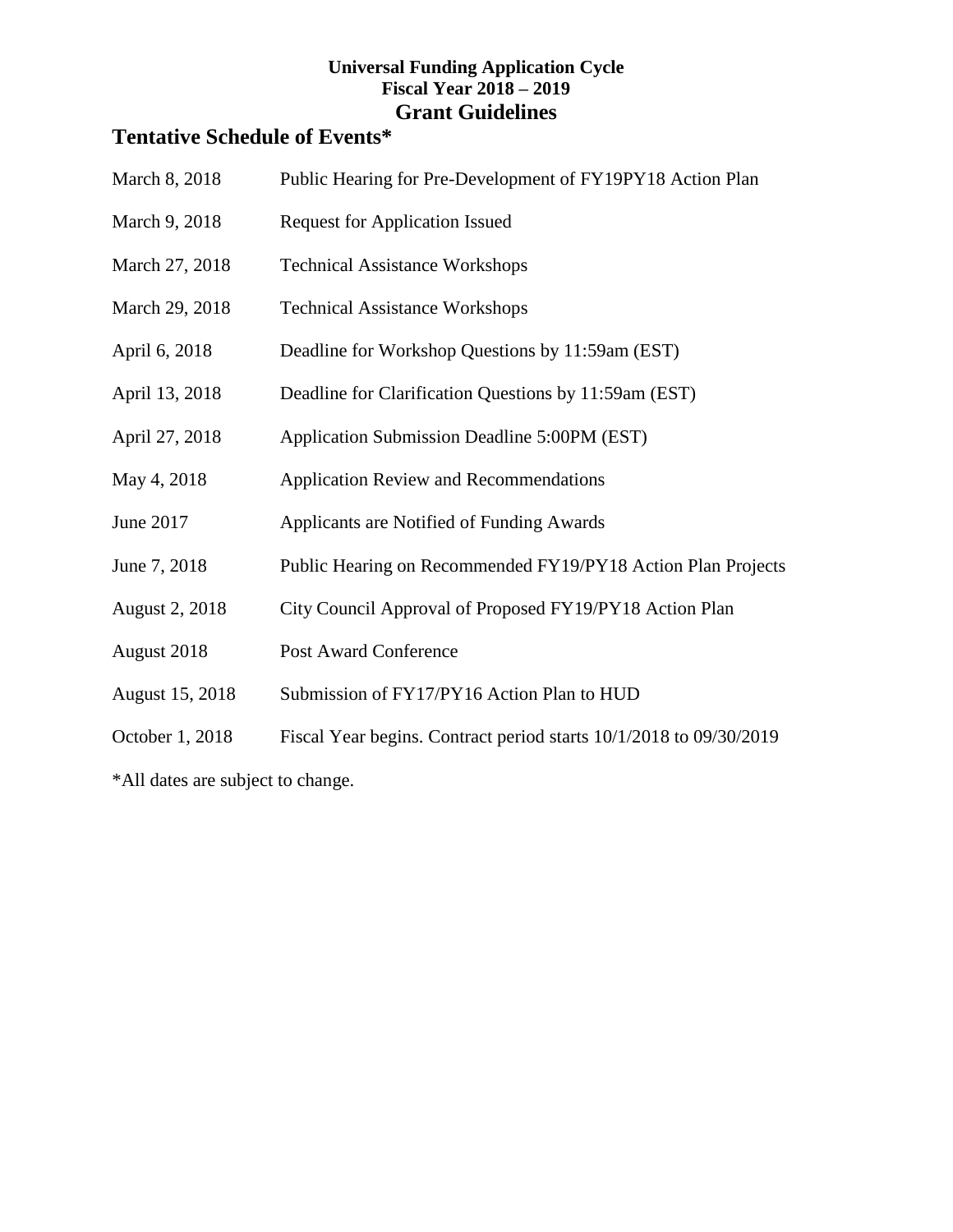### **Funding**

## **Community Development Block Grant (CDBG)**

The City of Tampa solicits the submission of project proposals for funding consideration under the City of Tampa's Community Development Block Grant (CDBG) Program, based on annual entitlement from the U.S. Department of Housing and Urban Development. The purpose of Public Service funds is to create a quality living environment that increases access to quality facilities and services, improve the safety and livability of neighborhoods, restore and preserve natural and conserve energy resources.

The funds must be used to benefit low- and moderate-income persons (80% Area Median Income or below), low income areas, or to eliminate slum or blight conditions. CDBG funding cannot replace local funding of low-income activities, but is meant to supplement other funding sources.

City of Tampa will not reimburse costs incurred in applying for CDBG funding. Beginning project costs before funds are officially released will result in project ineligibility and no reimbursement from the City of Tampa.

More detailed information on the CDBG program can be found at U.S. Department of Housing and Urban Development web site at the following address:<https://www.hudexchange.info/>

The City of Tampa is currently accepting applications for the following projects under CDBG:

#### **CDBG Housing Counseling**

The City of Tampa is seeking applications from **501(c)(3) nonprofit organizations that have been in business for at least three years**. In addition, the organizations **must be HUD approved housing counseling agencies for a minimum of three (3) years**. The City is seeking these organizations to provide the following:

- 1. One on one housing counseling services to residents residing within the City of Tampa limits.
- 2. Home Buyer Education to area residents seeking to purchase a home in the City of Tampa limits.
- 3. Post purchase counseling to new homeowners within the City limits as they navigate the transition from renter to homeowner.
- 4. Application processing for the City's Mortgage Assistance Program.

The City seeks programs that offer day, evening and/or Saturday sessions to accommodate the program participants' availability **and MUST be a minimum of eight hours.**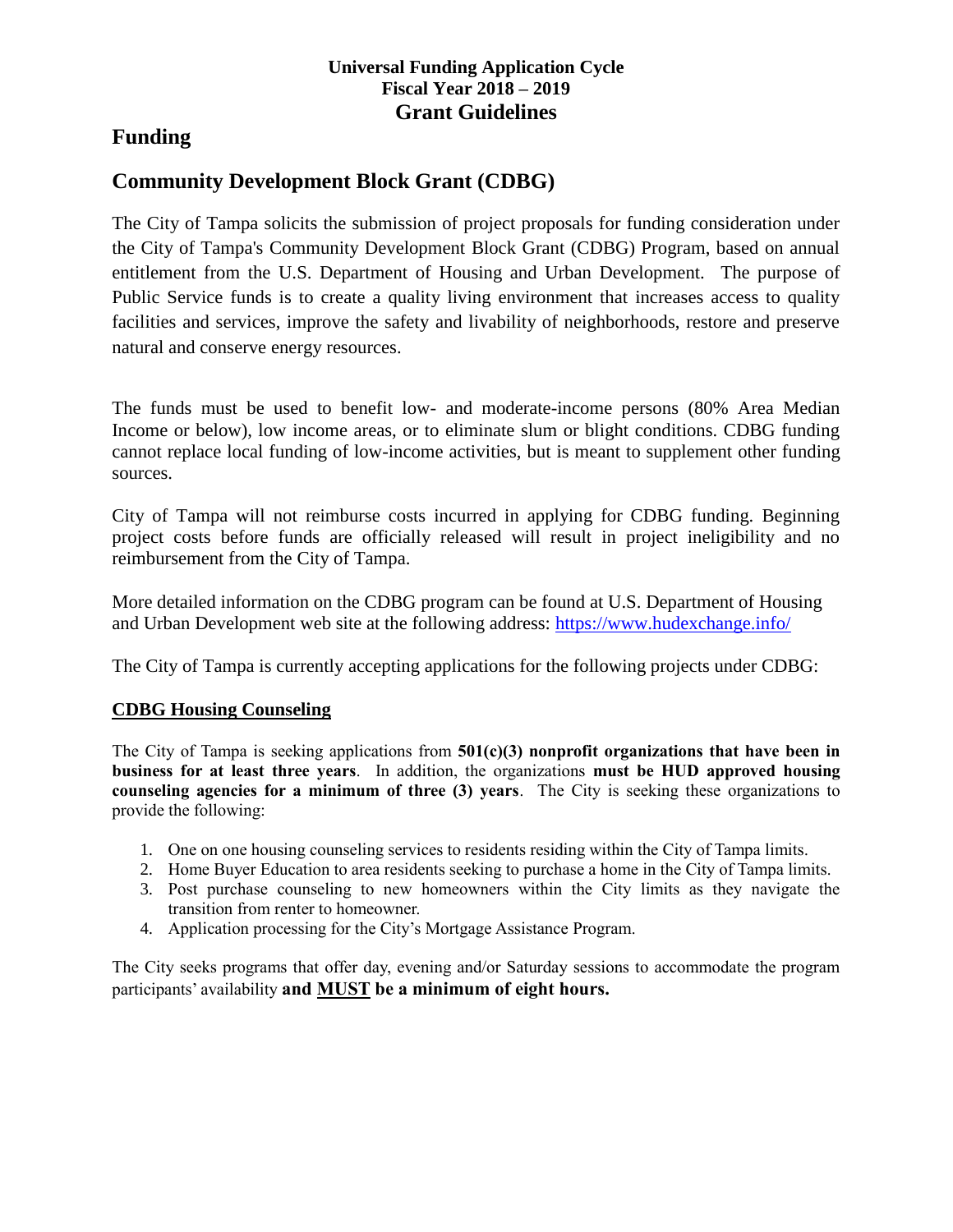#### **CDBG Public Services**

The purpose of Public Service funds is to create a quality living environment that increases access to quality facilities and services, improve the safety and livability of neighborhoods, restore and preserve natural and conserve energy resources.

CDBG Public Service grants must be matched dollar for dollar.

#### **The public service must be one of the following:**

- Child Care,
- Health Care/Mental Health,
- Job Training,
- Recreation Programs,
- Education Programs,
- Services for senior citizens,
- Services for homeless persons,
- Drug abuse counseling and treatment,

Supplemental information is available on the City of Tampa's Housing and Community Development webpage, [https://www.tampagov.net/housing-and-community](https://www.tampagov.net/housing-and-community-development/request-for-proposals)[development/request-for-proposals.](https://www.tampagov.net/housing-and-community-development/request-for-proposals)

**Note:** The City of Tampa will **not** reimburse costs incurred in applying for CDBG funding.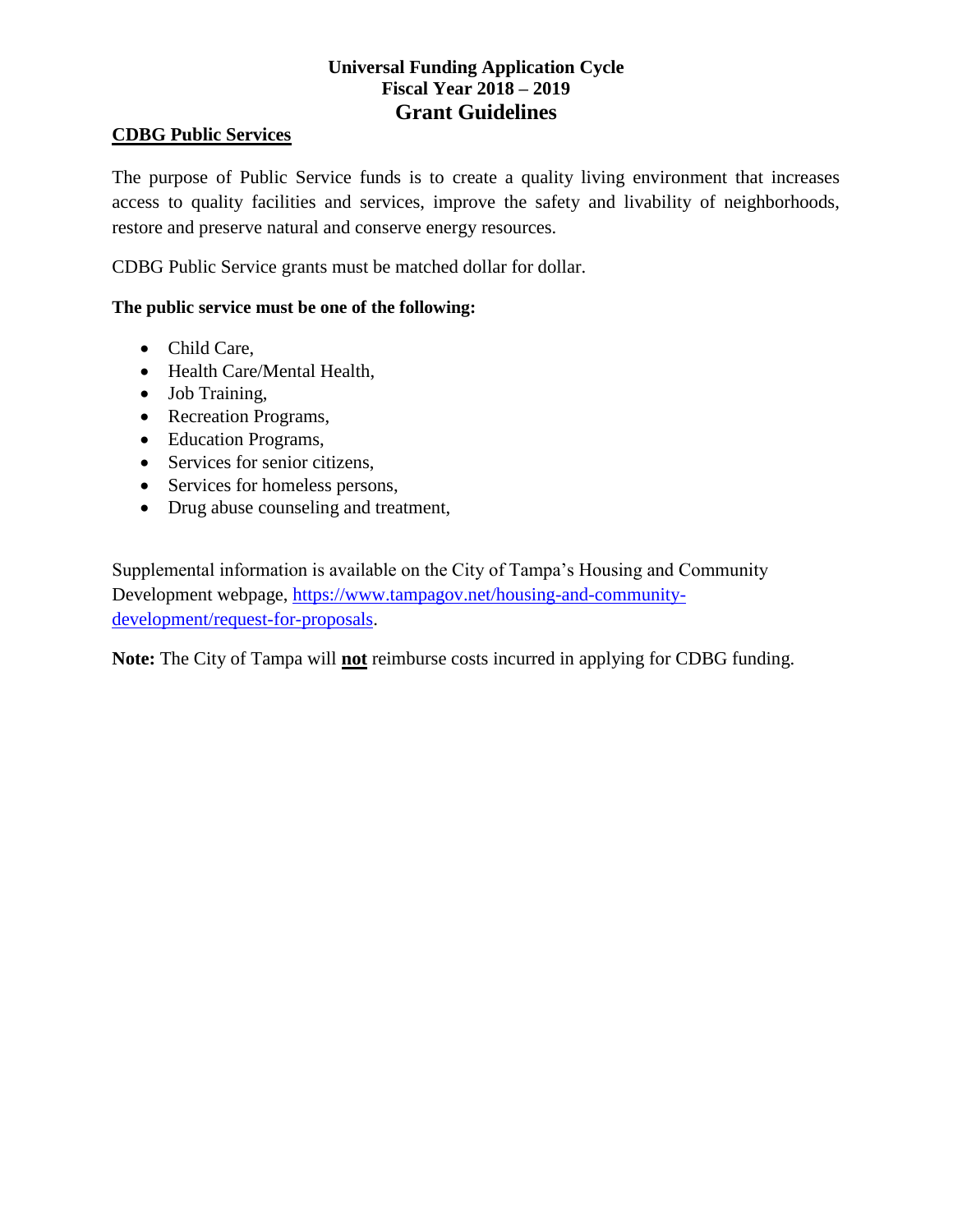### **RFA Questions**

- 1. Which of the following activities best describes your project?
	- CDBG Housing Counseling
	- CDBG Public Services
- 2. Describe the project/program for which you are requesting fund, include specific information on what the dollars will be used for.
- 3. Describe the project/program and identify the location. If the project/program will address a service area, provide the outline of the area to include census tract and block group data.
- 4. Has the applicant ever had funding recaptured or deobligated? Please provide detailed information.
- 5. Describe the applicant's knowledge and capability to develop, implement, and administer the project/program. *Upload essential staff resumes, organizational charts, training, education, skill, and listing of prior similar projects/program.*
- 6. Describe your organization's fiscal capacity to manage financial reporting, record keeping, accounting systems, policies and procedures, and audit requirements.
- *7.* Describe the project in detail. *Your response should include answers to the following questions: What unmet community needs will your project address • How did you determine the needs exist and how are they quantified • Have the needs changed in the past 5 years • What unique or innovative features, if any, are associated with your project?*
- 8. Who else provides the same services that are being proposed?
- 9. Describe any partner agencies/organizations involved and provide letters of collaboration that define roles and responsibilities of each. Upload scanned letters in the 'Documents' tab of your application. *If your application is contingent upon additional funding sources, please ensure all commitment letters are attached to your application.*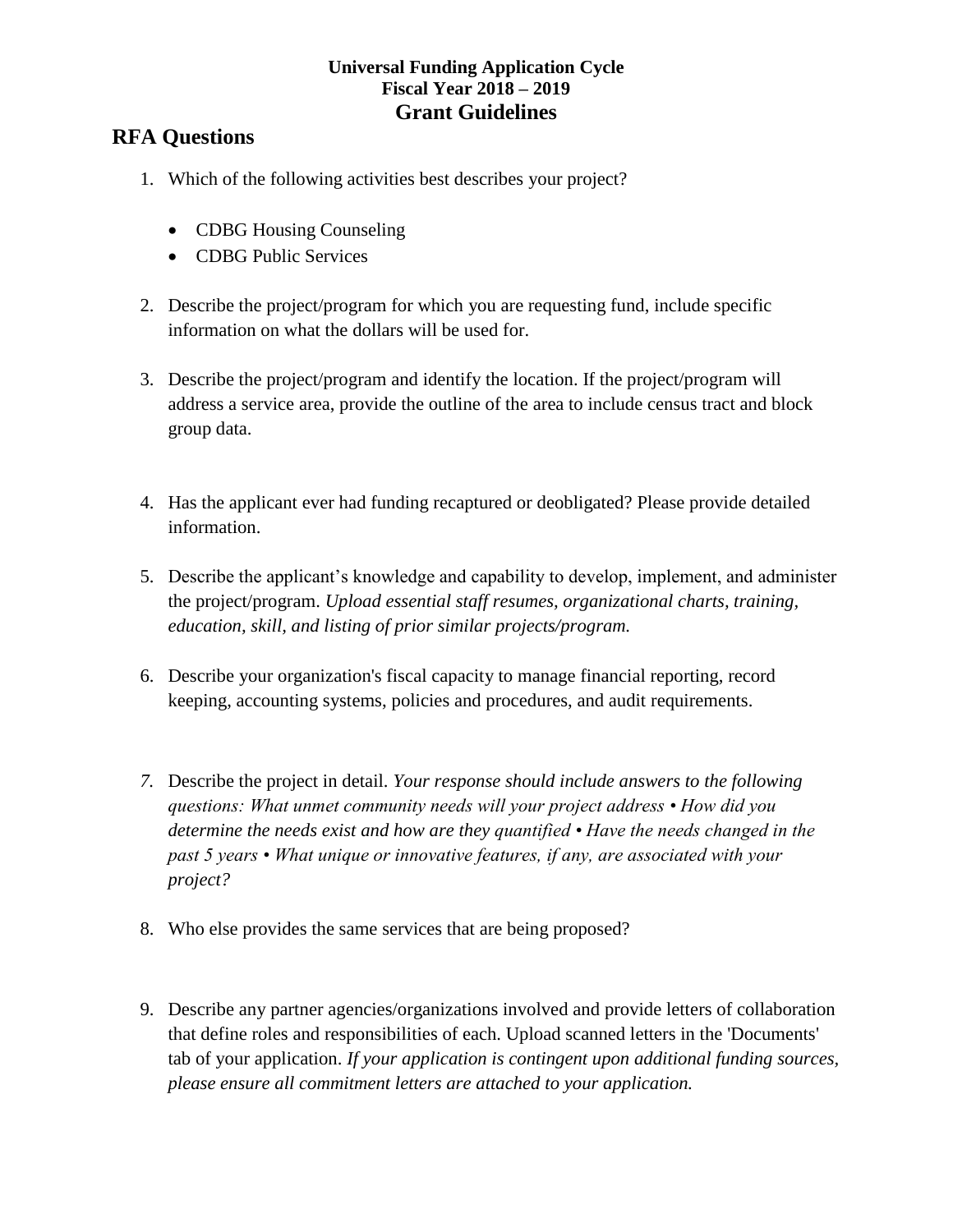- 10. Describe your project/program timeline. Include start date, milestones, benchmarks, and completion date. *Timelines can be uploaded under the "Documents Tab".*
- 11. Please describe your project/program's goals, objectives and anticipated outcomes. *Please refer to the instructions and submit the required Goals, Objectives and Anticipated Outcomes located in the documents tab.* For example, a good performance measure for a home ownership program would be that 20% of program participants will increase credit score by 100pts.
- 12. Estimate the number of persons (OR) households that will benefit from the project/program.
- 13. Does the applicant have a history of securing local, state, federal, and private dollars? *Please upload a list all funding sources, type of project related to the proposed project/program, provide program goals and outcomes.*
- 14. Does your agency have a disaster plan? If yes, please upload the plan under additional documents. Please complete the disaster questionnaire under documents.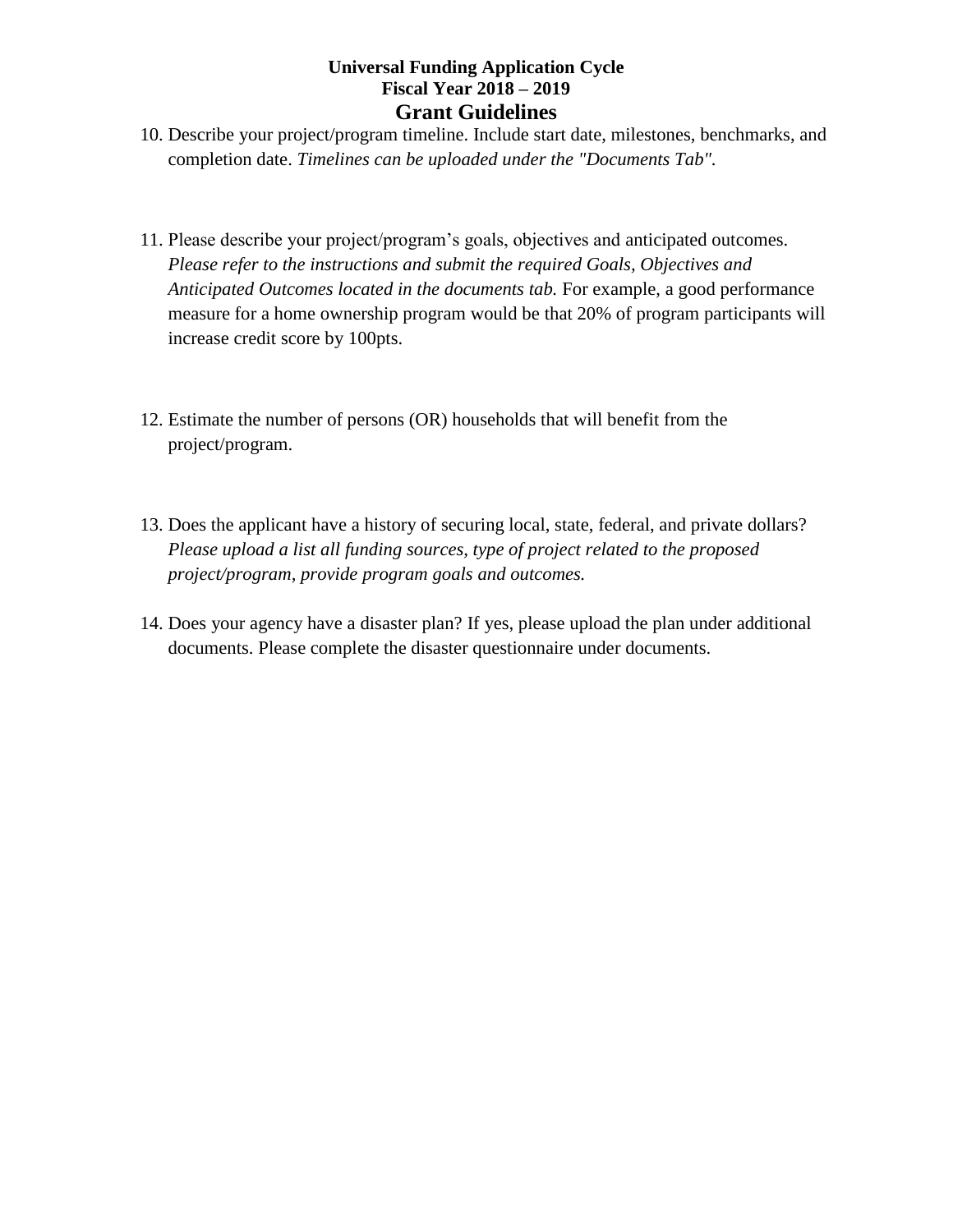## **Scoring Criteria**

The City will not be under any requirement to complete the evaluation by any specific date and reserves the right to suspend or postpone the evaluation process should the need arise due to budget constraints, time constraints or other factors as directed by the City. However, it is anticipated that the review/evaluation process will be completed in a timely manner.

A Proposal Evaluation Committee will be established to review and evaluate all proposals submitted in response to this RFA. The Committee shall conduct a preliminary evaluation of all proposals on the basis of the information provided and other evaluation criteria as set forth in this RFP. The contract will be awarded to the most qualified contractor per the evaluation criteria listed below.

Following receipt of written proposals, the City may thereafter select those Proposers which, in the judgment of the City, qualify as finalists and request those Proposers to make oral presentations to the City and its representatives, prior to the final selection of the Successful Proposer.

The City reserves the right to reject any and all proposals and the issuance of this RFA and potential inclusion of a Proposer into the interview process shall in no way be deemed to create a binding contract or agreement between the Proposer and the City.

Proposers are advised that the City intends to select the Successful Proposer that the City determines is the most responsive and responsible.

Application of WMBE and SLBE Evaluation Points. During the evaluation of proposals for WMBE and SLBE participation, the Minority and Small Business Development Office will be responsible for assigning the points under this criteria. WMBE and SLBE points will be determined as follows:

1. A maximum of ten (10) rating points may be awarded when the Proposer is a City of Tampa certified WMBE Company participating as the prime contractor deemed underutilized within the industry category established by the RFP Construction and Construction-Related Services.

2. A maximum of five (5) rating points may be awarded when the Proposer is a City of Tampa certified SLBE business participating as the prime contractor; or,